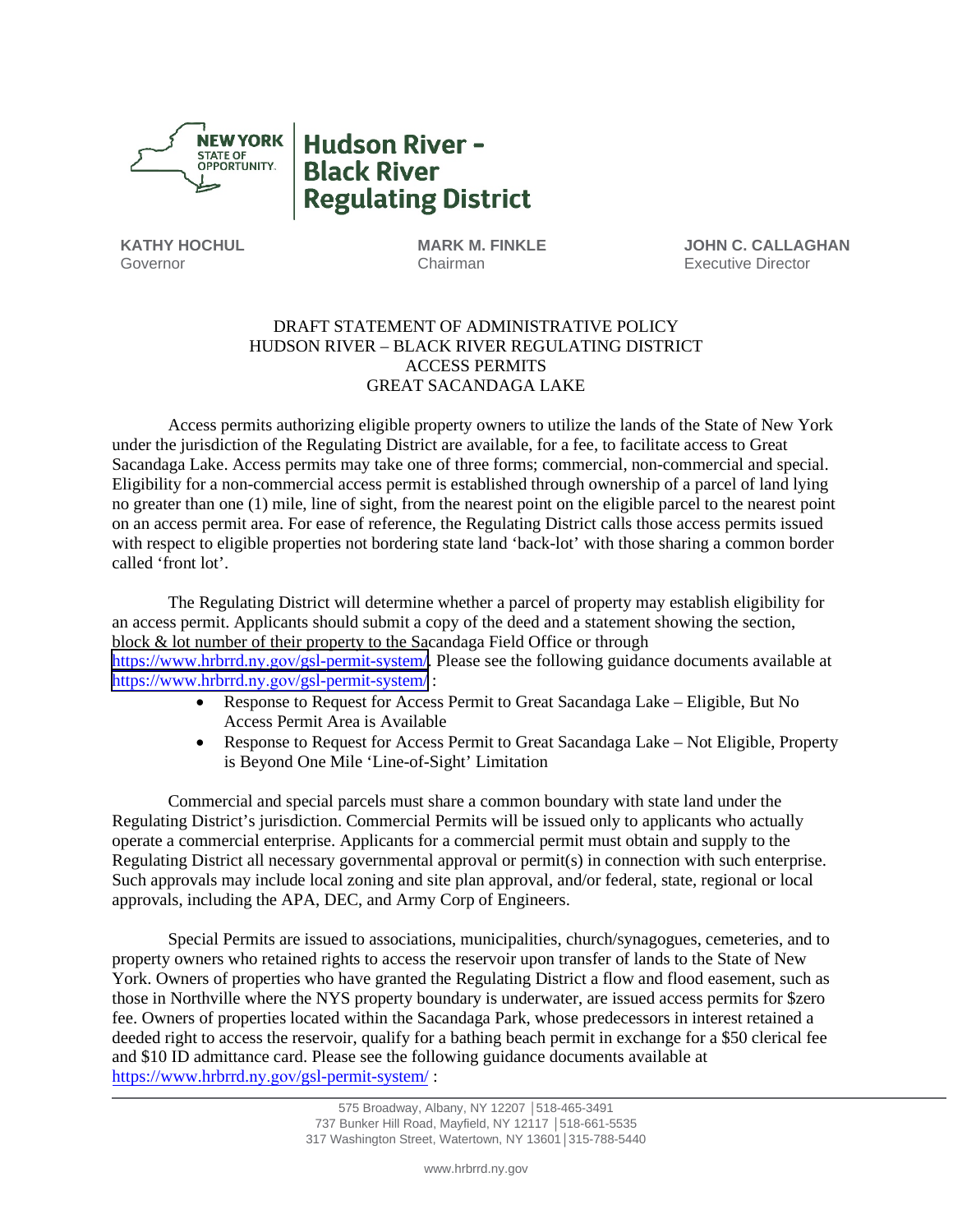- Application for Sacandaga Bathing Beach Users Permit at Great Sacandaga Lake
- Sacandaga Park Bathing Beach Users Program and Policy

The minimum permit area width for non-commercial access permits is ten (10) feet. The minimum permit area width for a commercial or special access permit is fifty (50) feet. Operation of a commercial marina requires an access permit area at least one-hundred (100) feet wide. Commercial, noncommercial, or special access permits issued with respect to an eligible property bordering state property will generally be of the width equaling the length of that common boundary.

Access permits are temporary and revocable. Unless revoked for violation of the rules governing their use, access permits are valid from date of issue through March  $15<sup>th</sup>$  of the subsequent year (6) NYCRR §606.38). Upon application and payment of the required fees, access permits are renewed annually each April 1st.

The lands of the State of New York are, with certain exceptions, open to use by all. The access permits issued by the Regulating District afford the access permit holder and their guests with certain exclusive rights to utilize certain of those state lands, to the exclusion of others, for the placement and use of docks, floats, picnic tables, etc. State law affords the Regulating District with no authority to govern, nor adjudicate, disputes between access permit holders and the general public; nor between neighboring access permit holders. However, the Regulating District does keep the peace by, among other things: dictating the configuration and placement of docks, & moorings; restricting the removal of trees and underbrush; establishing the criteria for placement of erosion control devices (vegetation or Rip Rap); and maintaining the New York State Property Boundary surrounding the lake. Those activities which require authorization from the Regulating District are detailed below.

# **\_\_\_\_ New Non-Commercial Access Permit**

Submit an access permit application indicating the type of access permit sought (noncommercial) with the required fee and a copy of the deed and a statement showing the section block & lot number of the real property establishing eligibility for the permit. The application, fee, statement and copy of the deed should be submitted to the Sacandaga Field Office or through [https://www.hrbrrd.](https://www.hrbrrd.ny.gov/gsl-permit-system/)ny.gov/gsl-permit-system/ . Access permits are not transferable. As such, it is not necessary to submit a letter of surrender from the previous holder(s) of the access permit. The deed naming the new owner(s) of the eligible property is sufficient.

It has been the Regulating District's practice to issue a new access permit to the new owner(s) upon the transfer of an eligible property regardless of whether the eligible property transferred satisfies the one mile distance limitation. The access permit will be emailed to the email address supplied on the access permit application. Where the applicant has not supplied an email address, staff will use first class mail.

The one time base \$315 fee covers survey, clerical and sign fees. Applicants must add \$35 for each additional 100' (or fraction thereof) of access permit area width and additional amounts for the items indicated on the fee schedule.

The Regulating District issues access permits to eligible property owner(s) of record on a first-come first-serviced basis. Where all available access permit areas within a given tract of state land under the Regulating District's jurisdiction have been issued, eligible property owners will be placed upon a waiting list by tract. Should an access permit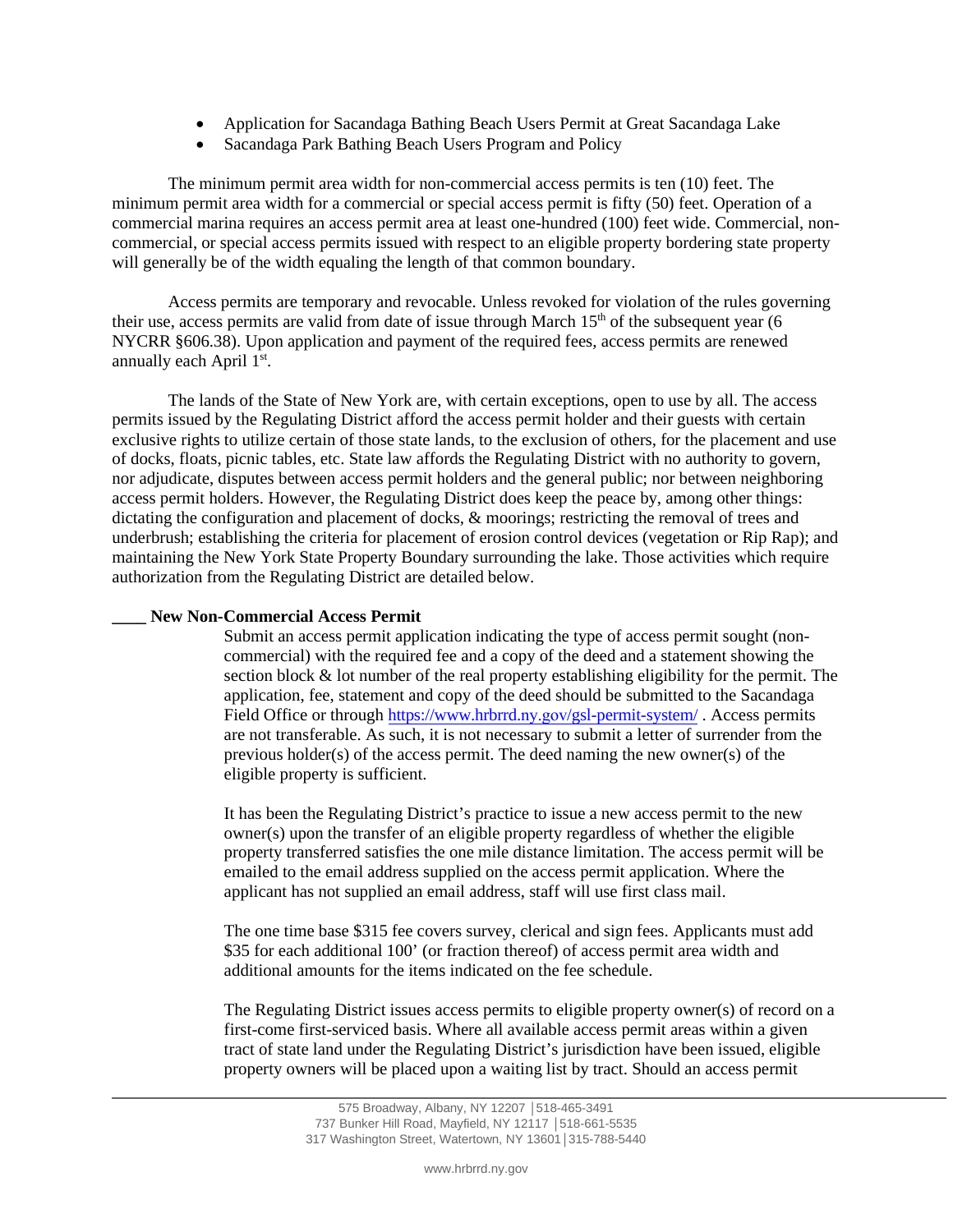holder surrender, fail to renew, or have an access permit revoked for violation of the *Rules and Regulations Governing the Use by Permit Holders of State-owned Property at Great Sacandaga Lake* (6 NYCRR Part 606), that access permit area will be made available to the longest wait-listed eligible property owner within that tract.

If an access permit applicant is wait-listed, the application and fee will be returned. A copy of the applicant's deed will be retained on file. Should the applicant's eligible property change hands, the applicant's spot on the waitlist will be abandoned. Should the new owner(s) submit a new application for an access permit, the new applicant will be placed at the end of the waiting list. Applicants should understand that access permits are rarely abandoned and that, as such, new owners of eligible properties for which an access permit has not previously been issued may sit on a waiting list for an access permit in the tract or tract adjacent for many years.

Please see the following guidance documents available at [https://www.hrbrrd.](https://www.hrbrrd.ny.gov/gsl-permit-system/)ny.gov/ [gsl-permit-syste](https://www.hrbrrd.com/gsl-permit-system/)m/ :

- *Rules and Regulations Governing the Use by Permit Holders of State-owned Property at Great Sacandaga Lake* (6 NYCRR Part 606) https://www.hrbrrd.ny.gov[/gsl-permit-system/title-6-part-606/](https://www.hrbrrd.ny.gov/gsl-permit-system/title-6-part-606/)
- [Great Sa](https://www.hrbrrd.ny.gov/gsl-permit-system/title-6-part-606/%E2%80%A2Great)candaga Lake Non-Commercial Permit Application
- Access Permit Application Fee Schedule
- Due Process Procedures for Access Permit Holders at Great Sacandaga Lake

## **\_\_\_\_ Commercial & Association Permits**

- Operation of a commercial marina requires an access permit area at least 100 feet wide. A minimum permit area width of 50 feet is required for all other commercial operations.
- Commercial and special parcels must share a common boundary with state land under the Regulating District's jurisdiction. The lateral boundaries, within which floating dock systems and mooring buoys must be confined, are determined by extending onto the Lake the side boundaries of the commercial access permit area. Orientation of such boundaries and a determination of the distance such dock systems may extend outward from the shoreline will be made by the Regulating District on a case-by-case basis.
- Commercial, or special access permits issued with respect to an eligible property bordering state property will generally be of the width equaling the length of that common boundary.
- Applicants for a new commercial access permit, or the expansion of facilities on an existing commercial permit area, must furnish to the Regulating District:
	- o A Commercial Access Permit application showing the section block & lot number of the real property establishing eligibility for the permit;
	- o The required fee(s); (see schedule of fees: [https://hrbrrd.ny.gov/wp](https://hrbrrd.ny.gov/wp-content/uploads/2021/12/2021-Permit-Fee-Schedule-12-16-21.pdf)[content/uploads/2021/12/2021-Permit-Fee-Schedule-12-16-21.pdf](https://hrbrrd.ny.gov/wp-content/uploads/2021/12/2021-Permit-Fee-Schedule-12-16-21.pdf) A copy of the deed to the real property establishing eligibility for the permit;
	- o Written statements evidencing commercial liability coverage pursuant to 6 NYCRR §606.80 & 606.81, and Resolution 03-03-02.
	- o A detailed layout, drawn to scale, of the existing and proposed facilities, structures and docking systems (including configuration and number of boat slips);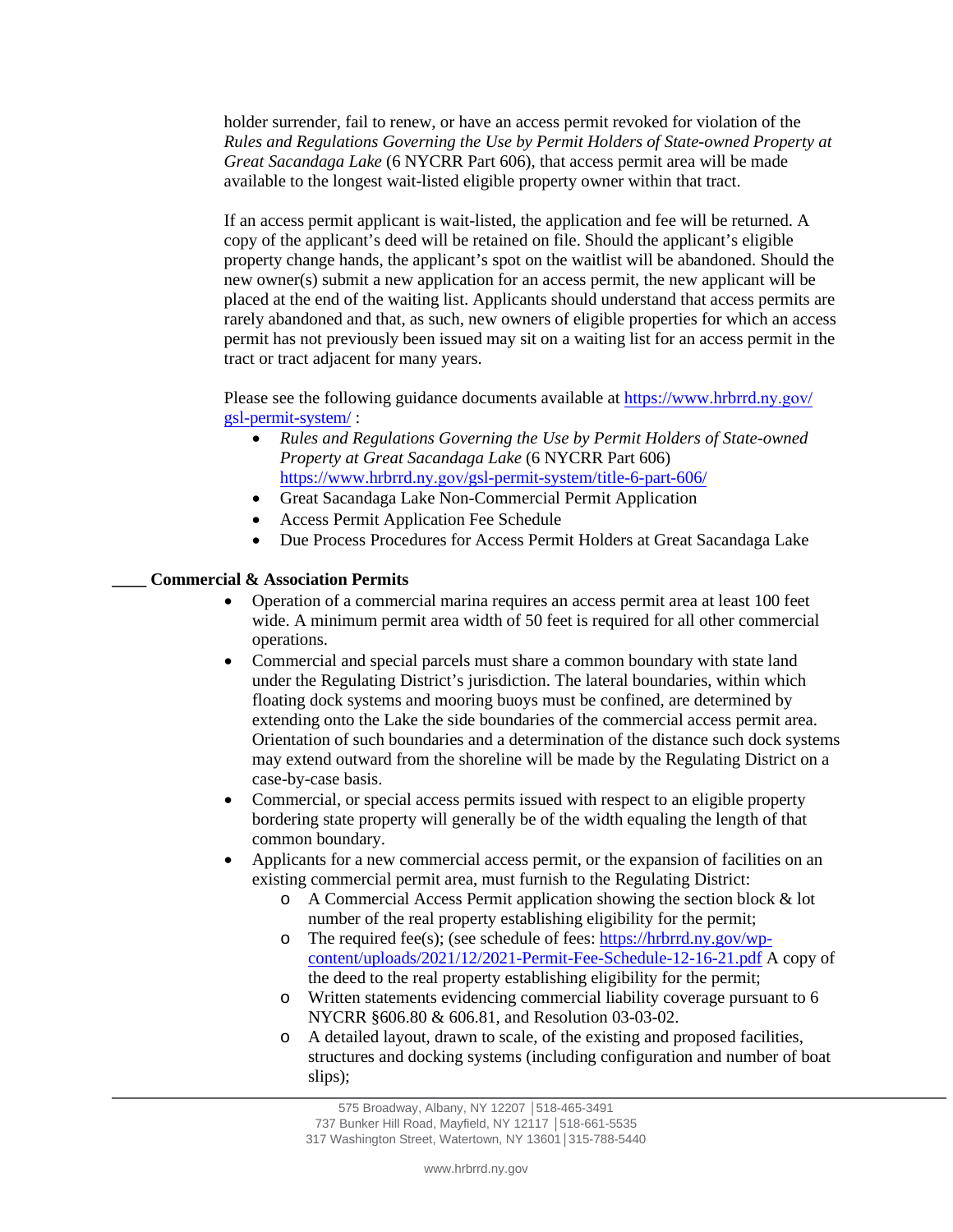- o A description of the proposed use of the commercial permit area (marina, day-use docks for patrons of business, beach use by patrons of business, beach/dock use by Association members, etc.);
- o Written statements from all appropriate federal, state and local agencies; (including a full recitation of the conditions and limitations imposed by such agencies) including:
	- *Federal Energy Regulatory Commission* (FERC) (Permit staff to consult with HRBRRD Chief Engineer to ensure proposed use and occupancy is consistent with Articles 407 & 408 of FERC License P-12252) {New, novel, uses may require Notice and FERC approval; see para 58}
	- *Adirondack Park Agency* (APA), (Section 814 of the APA Act requires HRBRRD to join as co-applicant if new land use and development takes place on state land, [e.g. the access permit area]){May require repeal of Resolution 05-51-11 and/or expansion of scope for Resolution 06-20-05};
	- *Army Corp of Engineers* (ACOE);
	- *Department of Environmental Conservation* (DEC);
	- *OPRHP/State Historic Preservation Office* Compliance with HRBRRD Historic Properties Management Plan (Art 404 of FERC License)
		- HRBRRD staff consults SHPO Map of Sensitive Areas
		- Applicant submits SHPO Project Review Cover Form
		- Discovery results in 'stop-work' & 45 Day Notice to affected entities and compliance with SHPO Section 233 permit process
	- *Town/Village*, evidencing compliance with local zoning/site plan approval authorizing construction and operation of the proposed facilities;
- Applicant must supply (at a minimum) Short Environmental Assessment Form (State Environmental Quality Review Act [SEQR]).
	- $\circ$  Staff will circulate application & EAF and then coordinate lead agency determination.
	- o Staff will prepare 'Determination' for Board approval.
- It has been the Regulating District's practice to issue a new commercial access permit to the new owner(s) upon the transfer of an eligible property. The Regulating District will routinely renew commercial access permits upon application for renewal and payment of required fees. The Regulating District reserves the right to deny renewal if it determines that such operations no longer serve the public interest.
- The Regulating District's decision to grant or withhold approval of a commercial access permit for a marina, expansion of an existing marina, or renewal of a commercial access permit will be based upon considerations such as compliance with *Rules and Regulations Governing the Use by Permit Holders of State-owned Property at Great Sacandaga Lake* (6 NYCRR Part 606)

https://www.hrbrrd.ny.gov[/gsl-permit-system/title-6-part-606/](https://www.hrbrrd.ny.gov/gsl-permit-system/title-6-part-606/) , the proximity of other facilities, water safety, location on the Lake, and recommendations issued by involved federal state and local agencies.

• No permittee shall be allowed to maintain both non-commercial and commercial area as a combined or adjoining permit area. No commercial permit will be issued to an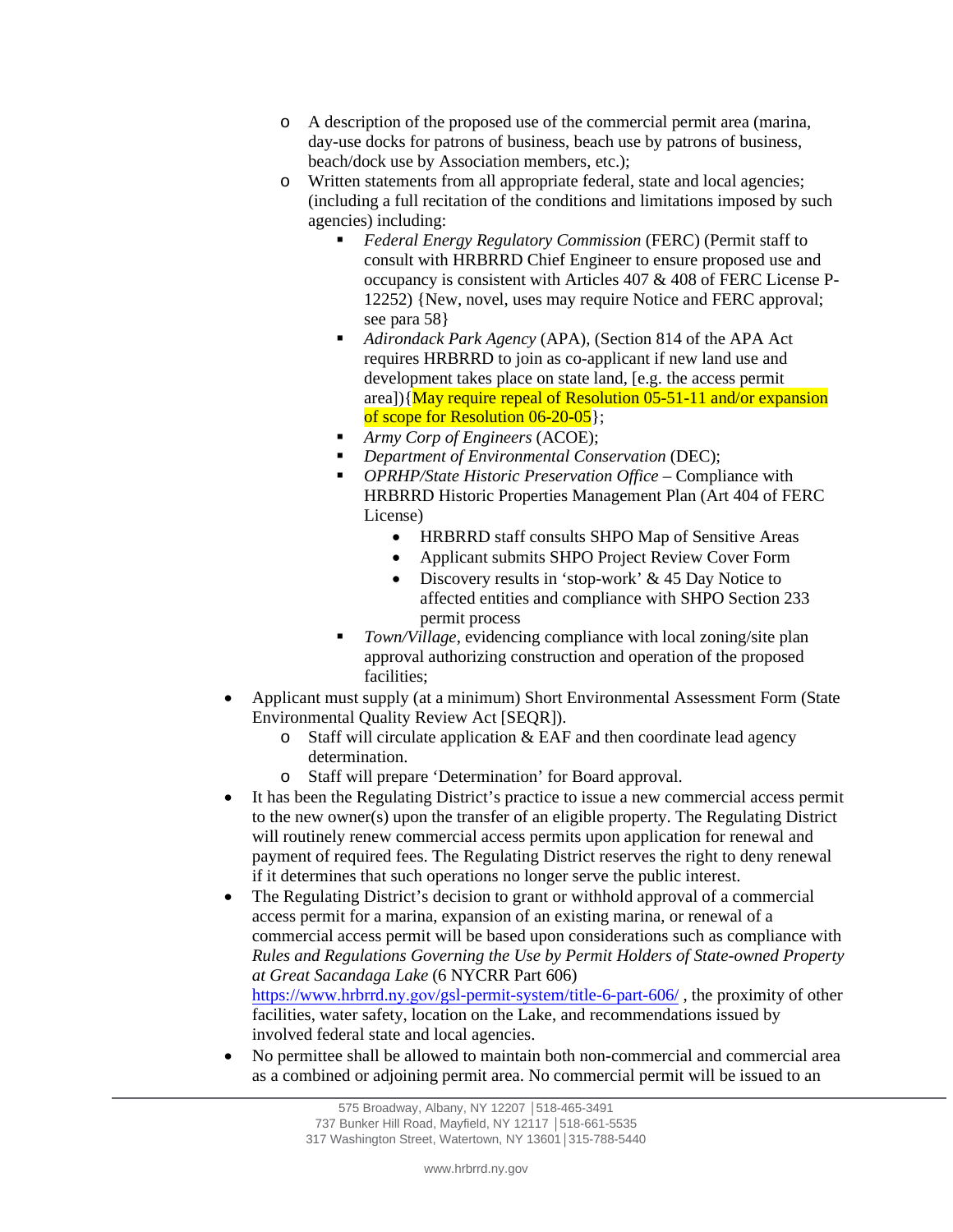entity that does not engage in commercial activity. (Individual or family unit will not be permitted to secure a commercial permit in order to qualify for a larger dock.)

Please see the following guidance documents available at [https://www.hrbrrd.](https://www.hrbrrd.ny.gov/gsl-permit-system/)ny.gov/ [gsl-permit-syste](https://www.hrbrrd.com/gsl-permit-system/)m/ :

- *Rules and Regulations Governing the Use by Permit Holders of State-owned Property at Great Sacandaga Lake* (6 NYCRR Part 606) https://www.hrbrrd.ny.gov[/gsl-permit-system/title-6-part-606/](https://www.hrbrrd.ny.gov/gsl-permit-system/title-6-part-606/)
- Great Sacandaga Lake Commercial Permit Application
- Access Permit Application Fee Schedule
- Procedures for Processing Work Permits Requiring Adirondack Park Agency Section 814 Review
- Due Process Procedures for Access Permit Holders at Great Sacandaga Lake
- Resolution 03-03-02 Adopting Special Policies (See Item 4)
- Resolution 80-07-02 Resolution Establishing Procedures to Implement SEQRA (This may be updated with a new resolution and type II list)
- https://www.hrbrrd.ny.gov[/wp-content/uploads/2016/02/HPMP09192012-1.p](https://www.hrbrrd.ny.gov/wp-content/uploads/2016/02/HPMP09192012-1.pdf)df
- https://www.hrbrrd.ny.gov[/wp-content/uploads/2016/02/hpmpletter.p](https://www.hrbrrd.ny.gov/wp-content/uploads/2016/02/hpmpletter.pdf)df
- [https://www.usace.army.mil/Missions/Civil-Works/Regulatory-Program-and-](https://www.usace.army.mil/Missions/Civil-Works/Regulatory-Program-and-Permits/Nationwide-Permits/2017_NWP_FinalDD/)[Permits/Nationwide-Permits/2017\\_NWP\\_FinalDD/](https://www.usace.army.mil/Missions/Civil-Works/Regulatory-Program-and-Permits/Nationwide-Permits/2017_NWP_FinalDD/)
- FERC License Articles 404 & 407 Project 12252-000.
- **Stop Work Notice**

#### **\_\_\_\_ Renewal Access Permit**

Access permits issued by the Regulating District expire March  $15<sup>th</sup>$  of the year after issuance. If the applicant has supplied an email address, the Regulating District will deliver a renewal reminder to the email address supplied by the access permit holder about ten weeks before permit expiration. If the Regulating District has no email address on file, the renewal notice will be mailed to the permit holder at the address on file. Please see the following guidance documents available at [https://www.hrbrrd.](https://www.hrbrrd.ny.gov/gsl-permit-system/)ny.gov/ [gsl-permit-syste](https://www.hrbrrd.ny.gov/gsl-permit-system/)m/ :

• Dear Access Permit Holder Letter

The eligible property owner(s) seeking renewal must submit an application and fee each year. The application is the same one used to seek a new permit or to seek approval to conduct a regulated activity on access permit areas. The application and fee should be submitted to the Sacandaga Field Office or throug[h https://www.hrbrrd.](https://www.hrbrrd.ny.gov/gsl-permit-system/)ny.gov/gsl-permit[system/](https://www.hrbrrd.ny.gov/gsl-permit-system/) . Renewal fees are based on the width of the access permit area. Commercial and special renewal applicants should include evidence of commercial liability coverage pursuant to 6 NYCRR §606.80 & 606.81 and additional amounts for the items indicated on the fee schedule.

The Regulating District will email or mail a postcard to access permit holders who fail to submit an access permit application seeking renewal, and the associated fee, by March 15<sup>th</sup>. Renewal applications received at the Sacandaga Field Office after March 15<sup>th</sup> must also include a \$20 late fee. The Regulating District will visit the access permit area of any access permit holder who fails to renew by April 15<sup>th</sup> to remove the access permit sign and to place a laminated tag upon any improvement(s) located on the access permit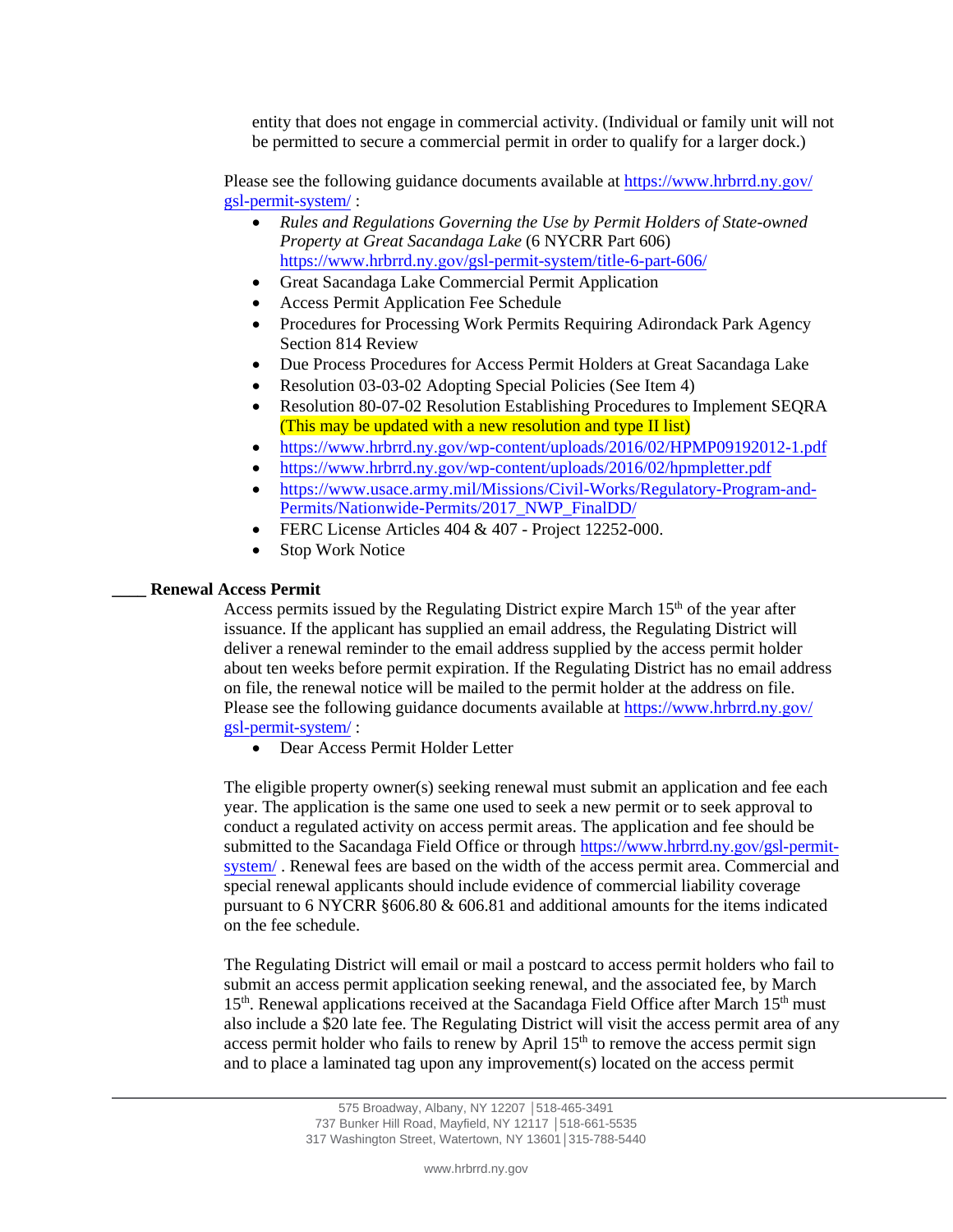(stairs, docks, floats, boats, etc.) indicating the access permit has expired and that the item(s) tagged may no longer remain on the access permit area. Please see the following [guidance documents available at](https://www.hrbrrd.ny.gov/gsl-permit-system/) https://www.hrbrrd.ny.gov/gsl-permitsystem/ :

• Postcard/Email to Access Permit Holders who fail to renew by March 15<sup>th</sup> Renewal applications received at the Sacandaga Field Office after April 15th must include a \$50 late fee (Resolution 93-29-06). The Regulating District will begin removal of abandoned items after May  $15<sup>th</sup>$ . The former access permit holder is responsible for the cost of removal and the Regulating District is not responsible for any damage to such items removed. The Regulating District will hold the items removed at the Sacandaga Field Office through October 1<sup>st</sup> after which time the Regulating District will dispose/sell such items. Access permit holders who have failed to renew, pay all late fees, and pay all costs for removal of abandoned items by January 1 forfeit the access permit. At that time, the Regulating District will notify the eligible property owner first on a waitlist for an access permit within that tract of state land of their eligibility for the access permit area abandoned.

Please see the following guidance documents available a[t https://www.hrbrrd.](https://www.hrbrrd.ny.gov/gsl-permit-system/)ny.gov/gsl[permit-system/](https://www.hrbrrd.ny.gov/gsl-permit-system/) :

- *Rules and Regulations Governing the Use by Permit Holders of State-owned Property at Great Sacandaga Lake* (6 NYCRR Part 606)
- Great Sacandaga Lake Permit Application
- Access Permit Application Fee Schedule
- Tag indicating non-renewal and requiring removal of items from access permit area

# **\_\_\_\_ Re-Stakeout**

When the Regulating District issues a new access permit, the Regulating District places yellow stakes on the New York State Property Boundary marking the boundaries of the access permit area. Should those stakes be up-rooted, the Regulating District will resurvey the State Property Boundary and replace the necessary stakes. The fee is \$125 per line/stake. While payment is due at the time of service, unpaid fees will be collected before issuance of any subsequent access permit renewal. Access permit holders may also request a re-stakeout. Submit the fee and the access permit application to the Sacandaga Field Office or through [https://www.hrbrrd.](https://www.hrbrrd.ny.gov/gsl-permit-system/)ny.gov/gsl-permit-system/ . Indicate on the application the number of stakes to be placed.

Access permit holders and property owners whose access permit area or private property are defined, in part, by a monument used to establish the New York State Property Boundary may be held responsible for the cost to replace any monument destroyed during activities originating on said access permit area or private property parcel.

# **\_\_\_\_ Name Change**

The Regulating District issues access permits to the property owner(s) of record. To change a name on the access permit, submit the \$50 fee, (Resolution 03-03-02, paragraph 8 - clerical & sign fee) a copy of the deed or, where appropriate, a copy of the death certificate, marriage certificate, court order, etc., indicating the change, with the access permit application to the Sacandaga Field Office or throug[h https://www.hrbrrd.](https://www.hrbrrd.ny.gov/gsl-permit-system/)ny.gov/ [gsl-permit-syste](https://www.hrbrrd.ny.gov/gsl-permit-system/)m/ . The Regulating District will issue an access permit reflecting the new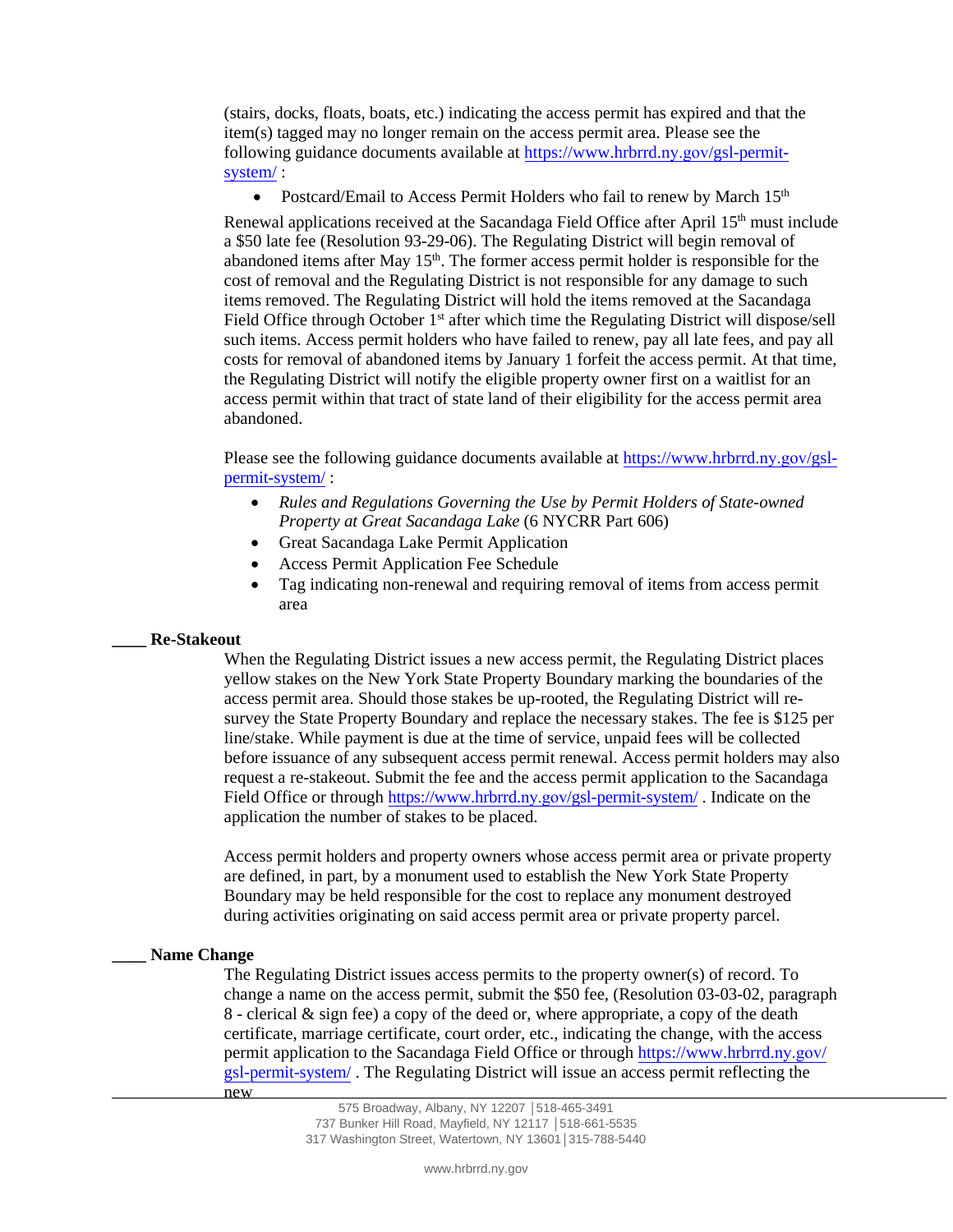name for the balance of the permit term, install a new permit sign, and update its files/maps to reflect the change.

#### **\_\_\_\_ Permit Area Sign**

The Regulating District will affix a sign upon the access permit area denoting the access permit holder and the access permit number. Access permit holders may request a replacement sign, upon payment of a \$15 fee, by contacting the Sacandaga Field Office or through [https://www.hrbrrd.](https://www.hrbrrd.ny.gov/gsl-permit-system/)ny.gov/gsl-permit-system/ .

## **\_\_\_\_ Event**

Special occasions including weddings, sporting events, receptions, parties, car shows, foot races, etc. can bring large crowds to HRBRRD managed lands (for which no access permit has been issued). The Regulating District may issue a temporary revocable shortterm permit ('TRP') to individuals or groups for these events to be held on HRBRRD managed lands (for which no access permit has been issued). The Regulating District will collect basic contact information, a description of the intended location and use of Regulating District managed property, a certificate of liability insurance indemnifying the State of New York and the Regulating District against all claims, and a performance security which may be required for a TRP where the Executive Director determines that the TRP activity could have a potential adverse environmental or public safety impact, or could require site restoration, or is necessary to ensure full compliance with applicable terms and conditions.

TRPs are subject to all other applicable State and Federal requirements and subject to any required Federal, State or Local permit requirements. All TRPs shall include terms and conditions to protect public health, public safety and the environment.

Standard Terms and Conditions for TRPs: All activities authorized under a TRP must meet all of the following conditions which shall also be made a part of the TRP:

- 1. No alcohol will be served;
- 2. Events shall be non-competitive;
- 3. No trees will be cut;
- 4. All motor vehicles shall remain on highways open for such public motor vehicle use;
- 5. No discharge of firearms will take place during the event; and
- 6. Other conditions that the Regulating District, in its sole discretion, determines to be appropriate.
- 7. TRPs may be revoked or suspended at any time in the sole discretion of the Regulating District.
- 8. TRPs shall be issued for a term not to exceed one (1) year.

# **Activities on state Land for which TRPs will not be issued:**

- 1. Any activity which unreasonably impedes the routine use of state land by the public or interferes with the management of state land by the Regulating District;
- 2. Any activity which compromises the people of the State of New York's title to state land or charges the mandated use of the state land;
- 3. Any construction or installation of permanent facilities such as roads, bridges, trails, structures, towers or utility lines not authorized by law, deeded right or easement;

<sup>575</sup> Broadway, Albany, NY 12207 │518-465-3491 737 Bunker Hill Road, Mayfield, NY 12117 │518-661-5535 317 Washington Street, Watertown, NY 13601│315-788-5440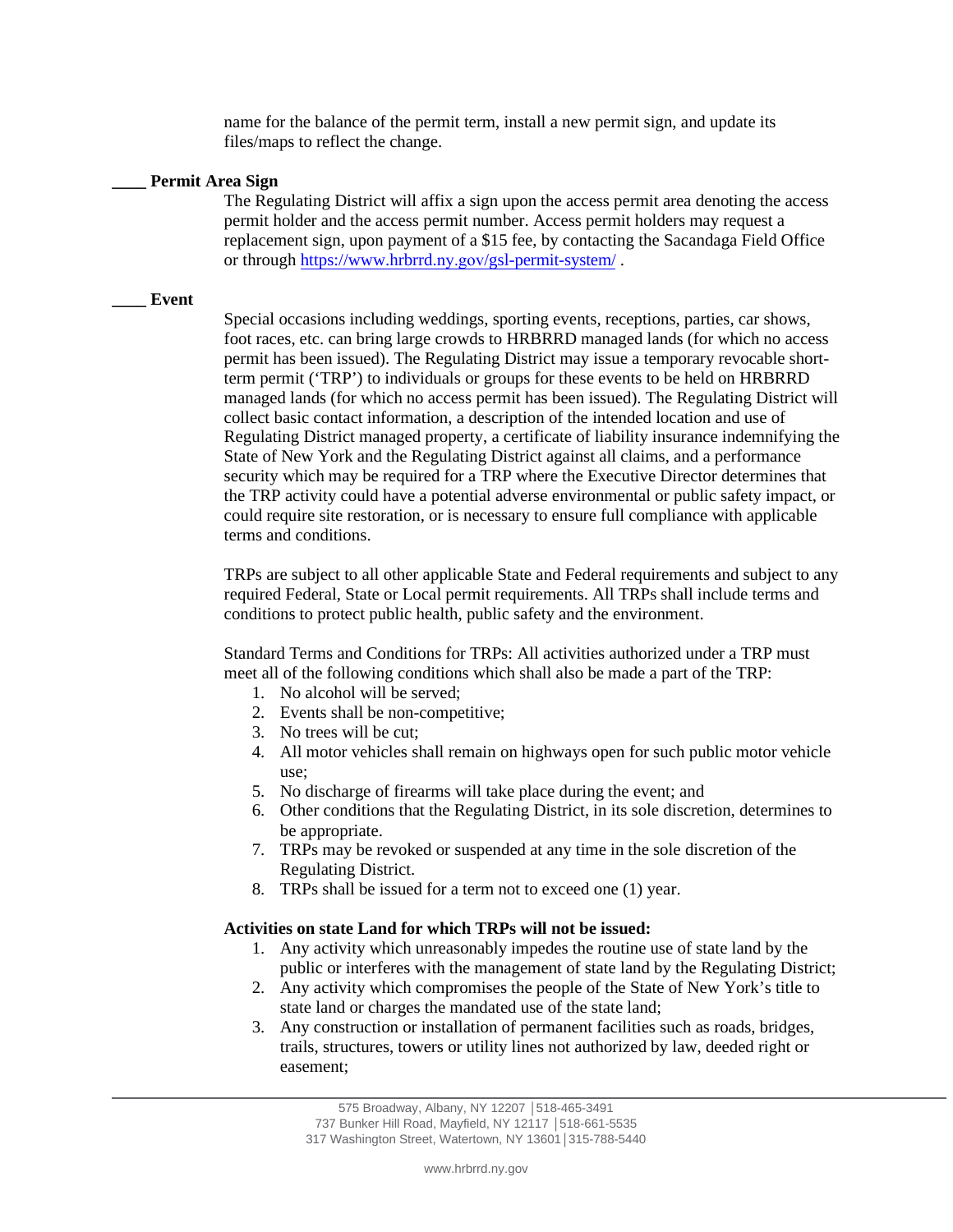- 4. Any use or establishment of a roadway for motor vehicle access across state land as a permanent route of ingress and egress, except where an easement or other legal encumbrance to the people of the State of New York's title exists which authorizes such use;
- 5. Any use or establishment of trails that lead from private land and extend onto state land or a conservation easement for the sole benefit of the private landowner(s) or their invitees;
- 6. Any activity that may prevent the public's use of a state land boat launch, fishing access site, or waterway access site, other than the parking of vehicles and the launching and retrieval of boats;
- 7. Any activity not compatible with the purpose for which the state land was acquired or is managed.

## **Fees**

TRP Applications will require a \$25.00 non-refundable application fee. Educational institutions, federal state and local governments and their political subdivisions are exempt from the application fee. If it is deemed that the project or activity to be done is one which benefits the State, the Regulating District, or the local community, the Executive Director may waive the application fee.

TRPs may be subject to additional fees necessary to cover costs incurred by the Regulating District directly associated with permit administration, use of facilities, and/or oversite. Please see the following guidance documents available at [https://www.hrbrrd.](https://www.hrbrrd.com/gsl-permit-system/)ny.gov/gsl-permit-system/ :

• Temporary Revocable Permit Application

# **Portable Toilets/Party Tents**

Regulating District approval is required for placement of portable toilets and/or party tents on an access permit area. The access permit holder must furnish a copy of the written service contract to the area administrator at the Sacandaga Field Office or [through](https://www.hrbrrd.com/gsl-permit-system/) [https://www.hrbrrd.](https://www.hrbrrd.ny.gov/gsl-permit-system/)ny.gov/gsl-permit-system/ at least 72 hours before placement.

Portable toilet(s) must be placed at an inconspicuous location above and a minimum of 100' away from elevation 771', must be chained and locked to prevent relocation into the lake. Access permit holders may secure permission from the Area Administrator at the Sacandaga Field Office to place and maintain a portable toilet between April 15 and October 15. Portable toilets placed pursuant to a seasonal authorization must be removed no later than October 15<sup>th</sup>.

Unless authorized for seasonal placement, portable toilets and party tents, must be removed within 72 hours of placement.

# **Work Activities - Authorization Required**

The access permit holder is responsible for informing any contractor or agent acting on their behalf of all the requirements and conditions contained within the Regulating District Access Permit. The access permit holder shall supply the contractor or agent with copies of the access permit and all other permit approvals associated with the access permit area and the project undertaken. The permit and all approvals shall be kept on site and available to Regulating District personnel, the contractor/agent, and the permit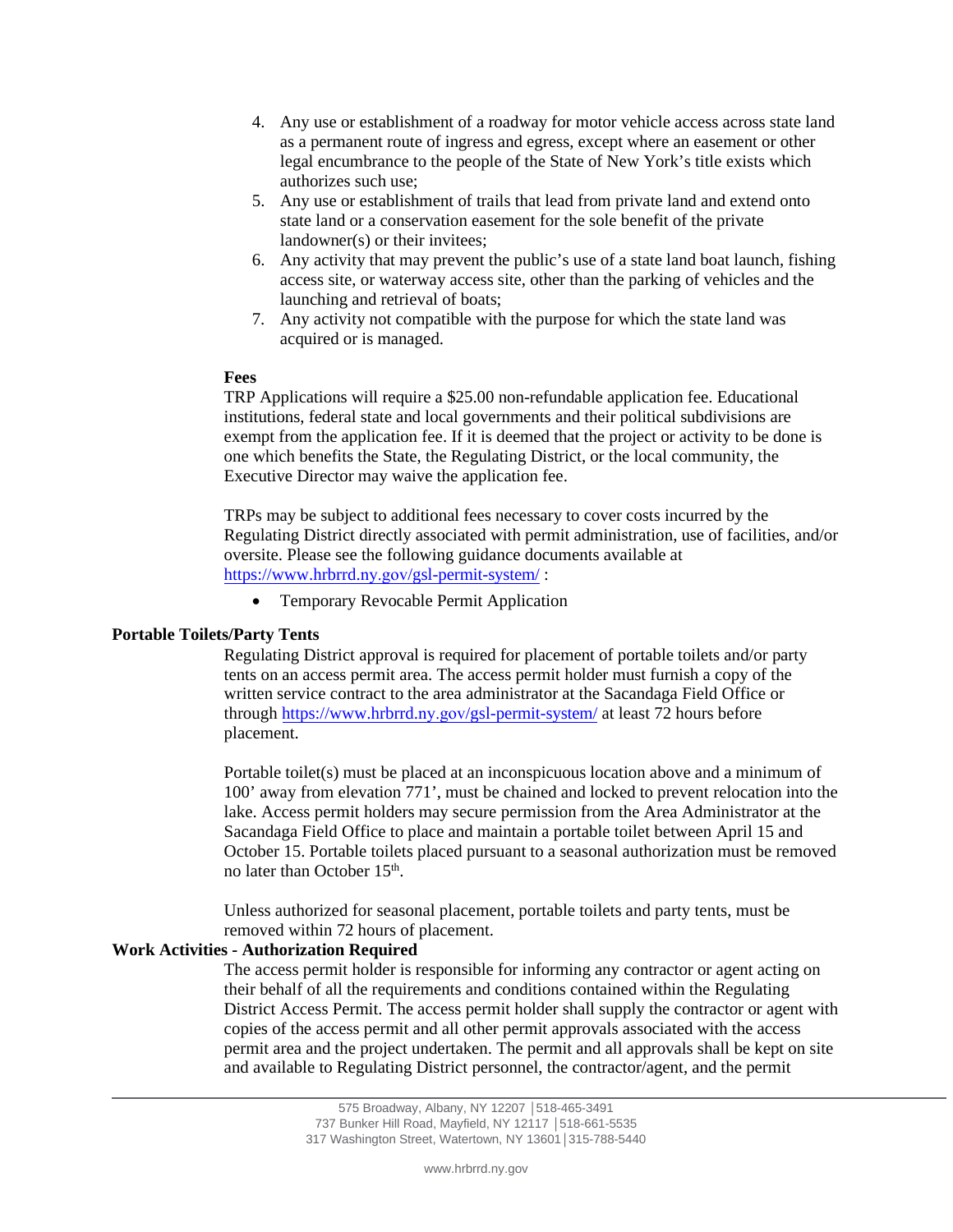holder. The access permit holder and any agent or contractor acting on his or her behalf shall strictly adhere to and comply with all terms and conditions therein. Failure to fully comply with all requirements and conditions of this permit by the access permit holder or any person acting on behalf of the access permit holder will constitute a violation of the access permit and authorization thereunder and shall subject the access permit holder to remedial action up to and including revocation of the access permit. Please see the [following guidance documents available at](https://www.hrbrrd.ny.gov/gsl-permit-system/) https://www.hrbrrd.ny.gov/gsl-permitsystem/ :

- Application for Work Permit
- Stop Work Notice

The State Environmental Quality Review Act (SEQRA) requires governmental agencies to identify and mitigate significant environmental impacts of the discretionary activities permitted (Think – "work permits"). The Regulating District has identified several activities that, if conducted in compliance with the conditions indicated, are deemed not to have a significant environmental impact. This list of "Type II" activities supplements DEC's list of Type II activities promulgated at 6 NYCRR 617.5. Please see the [following guidance documents available at](https://www.hrbrrd.ny.gov/gsl-permit-system/) https://www.hrbrrd.ny.gov/gsl-permitsystem/ :

• Resolution 80-07-02 Resolution Establishing Procedures to Implement SEQRA (This may be updated with a new resolution and type II list)

The Adirondack Park Agency (APA), regulates development upon most of the lands underlying Great Sacandaga Lake. Projects undertaken on state land are considered the project of the state agency having jurisdiction over said land (9 NYCRR §579.1(b)). Such projects may be subject to the APA's §814 permitting requirements. Board Resolutions

5-51-11 & 06-20-05 limit Regulating District participation in most §814 permit applications to only duly authorized public works projects of local, county, state or federal government. Staff have discretion, upon consultation with the APA, to commit the Regulating District as a co-applicant to participate in a §814 review for new or expanded seasonal, non-permanent docks on commercial access parcels and for modest new or expanded pedestrian access facilities on any access parcel. Please see the [following guidance documents available at](https://www.hrbrrd.ny.gov/gsl-permit-system/) https://www.hrbrrd.ny.gov/gsl-permitsystem/ :

- Resolution 05-51-11 Directing Executive Director and Chief Engineer to Limit Participation in Activities That Require Section 814 Review.
- Resolution 06-20-05 Directing Executive Director and Chief Engineer to Limit Participation in Activities That Require Section 814 Review.
- Procedures for Processing Work Permits Requiring Adirondack Park Agency Section 814 Review

## **\_\_\_\_ Boat Launch/Ramp**

The Regulating District, the Department of Environmental Conservation, and several municipalities maintain boat launches on Great Sacandaga Lake for public use. In addition, the Regulating District has authorized construction of boat launches/ramps (stone or concrete pathways designed for and suitable for launching a trailered boat, towed behind a vehicle, into the reservoir) on several commercial access permit areas. Without proper marking, placement, construction, and maintenance, the proliferation of privately permitted boat launches would represent an unnecessary hazard to navigation and introduce unnecessary contaminants/fill into the reservoir. The construction of new boat launches on non-commercial and/or special access permit areas is prohibited.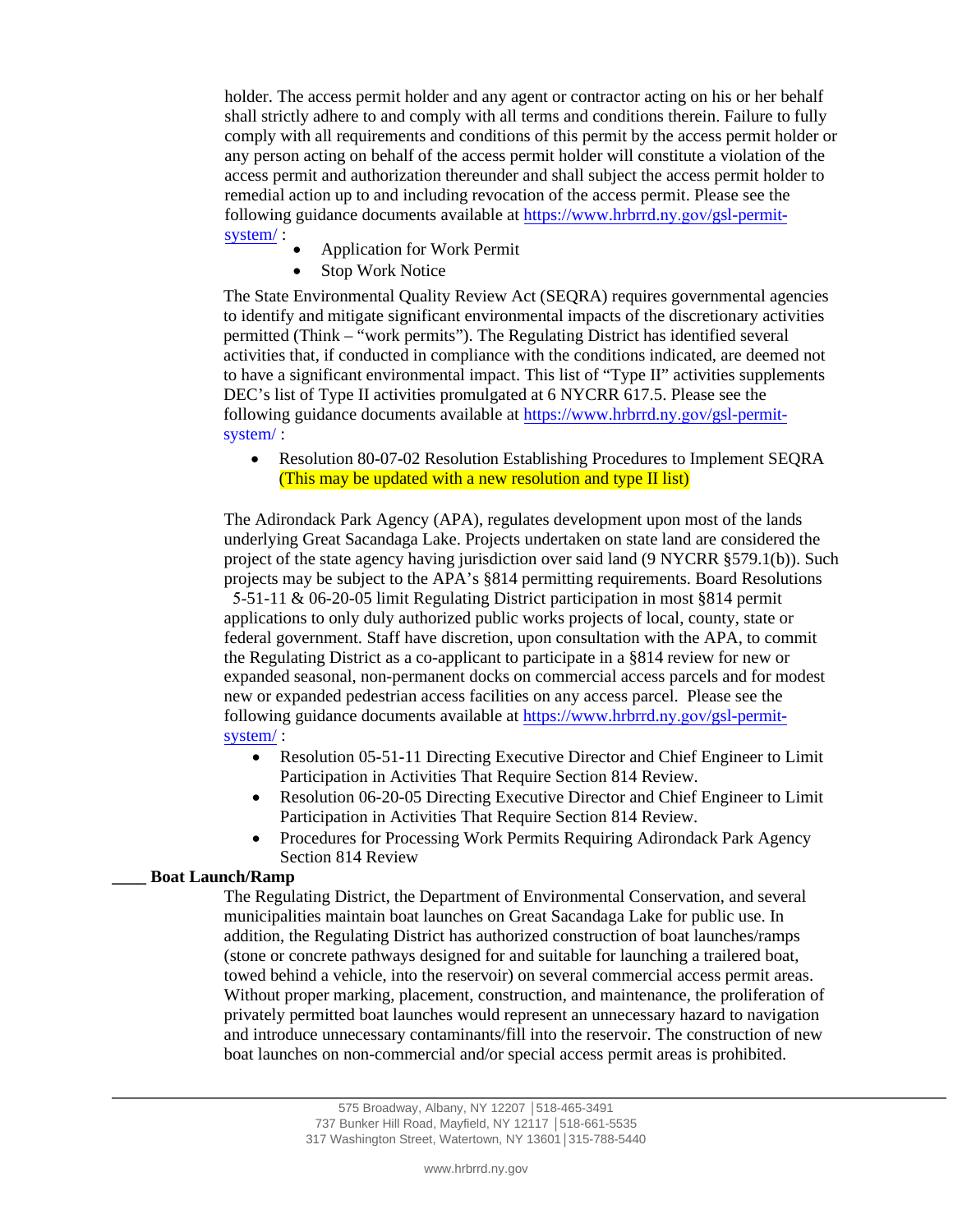Likewise, placement of erosion control (Rip Rap) to circumvent the prohibition on boat launch construction is prohibited.

Minor patch and/or repair work to an existing launch ramp, (whether located on a commercial, non-commercial, or special access permit area) is permitted. No portion of the existing launch ramp is to be removed or replaced. The use of heavy equipment below elevation 771' is prohibited.

#### **\_\_\_\_ Cut/Dispose Trees, Limbs & Brush**

The Regulating District has surveyed the New York State Property Boundary and maintains the survey monuments and yellow stakes marking that boundary. Yellow stakes also mark the location of the side boundaries of various access permit areas surrounding Great Sacandaga Lake. The lands of the State of New York between that property boundary and the water establish a buffer of land and vegetation, to limit erosion, buffer private property from rising water, and to protect water quality from contaminants contained in surface run-off. The shoreline cutting restrictions developed by the Regulating District in conjunction with the Adirondack Park Agency and the Department of Environmental Conservation are designed to enable that buffer to flourish, provide natural habitats for flora and fauna, and enhance the natural visual quality of the shoreline.

Vegetation on moderate and steep slopes is the preferred method of erosion control. Removal of vegetation from such moderate and steep slopes has the potential to create unstable soil and slope conditions and is therefore prohibited. Further, in order that new trees and brush grow over time, no more than 30% of existing vegetation on an access permit area may be disturbed. A 20' buffer of native vegetation shall be preserved above elevation 771'.

No live trees, larger than 4" diameter at breast height ('dbh' =  $4.5$ ' above forest floor on the uphill side of the tree), are to be cut. Access permit holders are authorized to cut and dispose of live trees, brush and undergrowth up to a maximum of 4" dbh, located within the boundary lines of their own access permit area. Stumps may be cut or ground down to forest floor, but may not be removed. No ground disturbance of any kind shall occur at any time.

Trees larger than 4" dbh should be tagged with surveyor's tape or a similar type of removable tape to permit a field inspection by Regulating District personnel. Access permit holders are not to apply paint to a tree for any reason. The access permit holder should submit an application for a work permit to area administrator at the Sacandaga Field Office once all vegetation slated for removal has been tagged. The Regulating District will paint a red "X" on trees that can be removed. Please note that the Regulating District may remove the tape from some trees, but not mark those trees with an "X". Trees not marked cannot be cut.

Access permit holders are authorized to remove dead limbs and deadfall smaller than 4" dbh located within the boundary lines of their own access permit area. Dead trees larger than 4" dbh should be tagged with surveyor's tape or a similar type of removable tape to permit a field inspection by Regulating District personnel. Access permit holders are not to apply paint to a tree for any reason.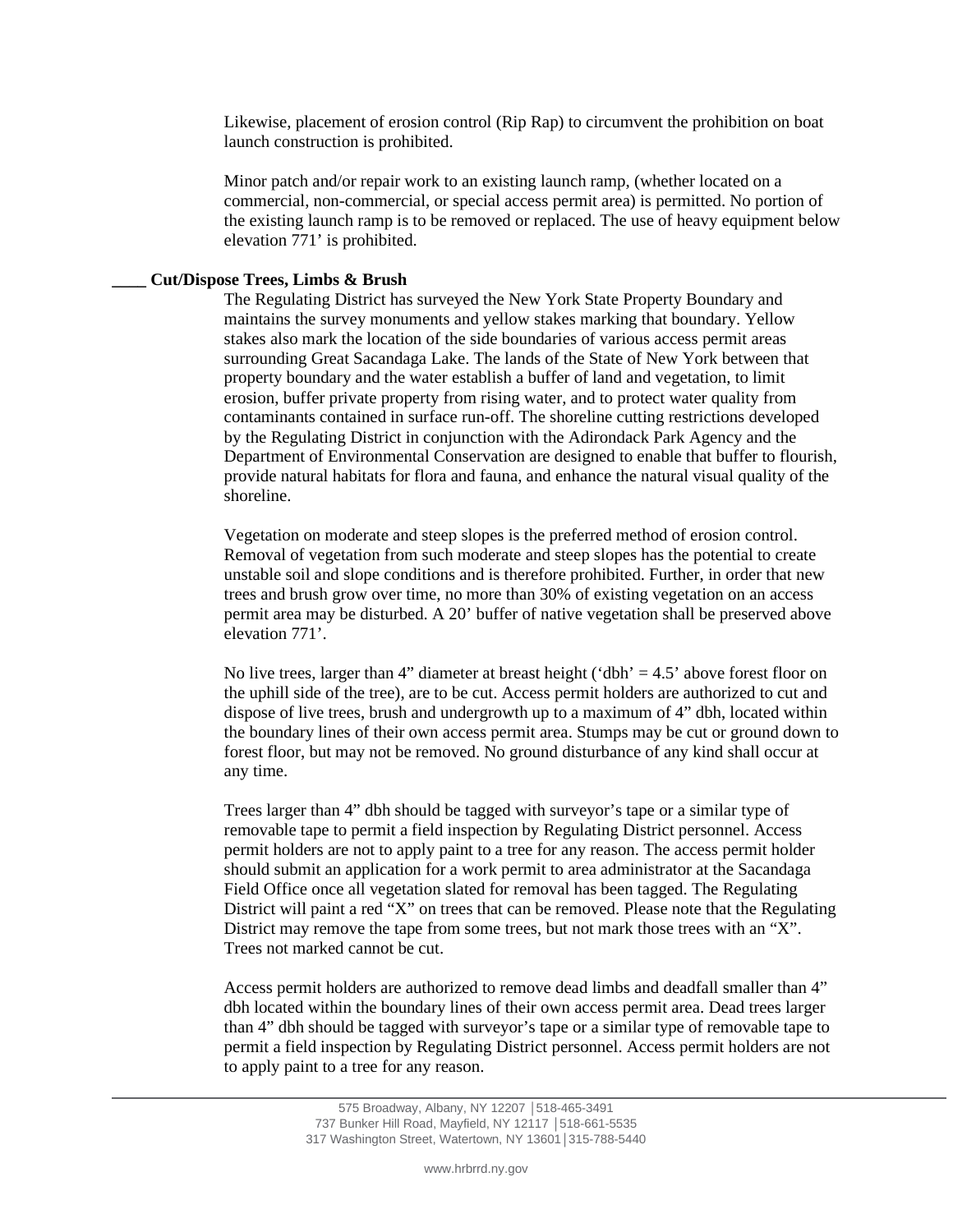Access permit holders are authorized to trim and dispose of live tree limbs within the boundary lines of their own access permit area, up to 10' above the forest floor on the uphill side of the tree, or a maximum of 1/3 the height of the tree from its base, whichever is less. Those limbs, or portions thereof, which cross onto adjoining access permit areas may not be removed.

Please see the following guidance documents available at [https://www.hrbrrd.](https://www.hrbrrd.ny.gov/gsl-permit-system/)ny.gov/ [gsl-permit-syste](https://www.hrbrrd.ny.gov/gsl-permit-system/)m/ :

- Access Permit System Shoreline Cutting Restriction (03-17-11)
- Recognizing Hazardous Defects in Trees<https://www.dec.ny.gov/lands/5293.html>

#### **\_\_\_\_ Mooring Buoy**

To ensure minimal hazard to navigation, boat moorings shall be installed no further than 40' from shore/objects (docks, floats etc.). One mooring is permitted on permit areas 20' wide or less. Permit areas greater than 20' wide may support up to two moorings. Any boat moored thereon must remain within the boundary lines of the access permit area as those lines extend out on to the water.

All Mooring buoys must meet the following minimum specifications:

|    | Size.         | At least one cubic foot of buoy must be visible            |
|----|---------------|------------------------------------------------------------|
|    |               | above the waterline.                                       |
| 2. | Shape.        | Any.                                                       |
| 3. | Construction. | Any light self-buoyant material may be utilized.           |
| 4. | Lighting.     | None required. However, every buoy must be                 |
|    |               | equipped with a one-inch horizontal strip of               |
|    |               | reflective tape visible above the waterline around         |
|    |               | the full circumference of the buoy.                        |
|    | 5. Color.     | All white with one-inch horizontal blue stripe             |
|    |               | visible above the waterline around the full                |
|    |               | circumference of the buoy.                                 |
| 6. | Anchor        | Prefabricated concrete or metal anchor. Use of             |
|    |               | re-purposed materials (i.e. engines, radiators, etc.) that |
|    |               | have housed, or come in contact with, potential lake       |
|    |               | pollutants is prohibited.                                  |

### **\_\_\_\_ Floating Dock/Swim Float**

Great Sacandaga Lake is a reservoir maintained by the Regulating District. The water elevation fluctuates more than 20' seasonally to provide flood protection and augment flow below Conklingville dam. While the dam's spillway is at elevation 771' (NGDV 1929), the reservoir is designed to retain water up to elevation 778'. As such, all dock systems must have full floatation incorporated into their construction. In addition, the lake freezes each winter. To protect docks and floats from ice damage, they should be placed after April 1<sup>st</sup> and removed from state lands at the end of each boating season, but no later than the third Sunday in October.

Each dock section and float or other device (e.g. floating trampoline) shall have permanently affixed thereto a placard (provided by the Regulating District) displaying in

> 575 Broadway, Albany, NY 12207 │518-465-3491 737 Bunker Hill Road, Mayfield, NY 12117 │518-661-5535 317 Washington Street, Watertown, NY 13601│315-788-5440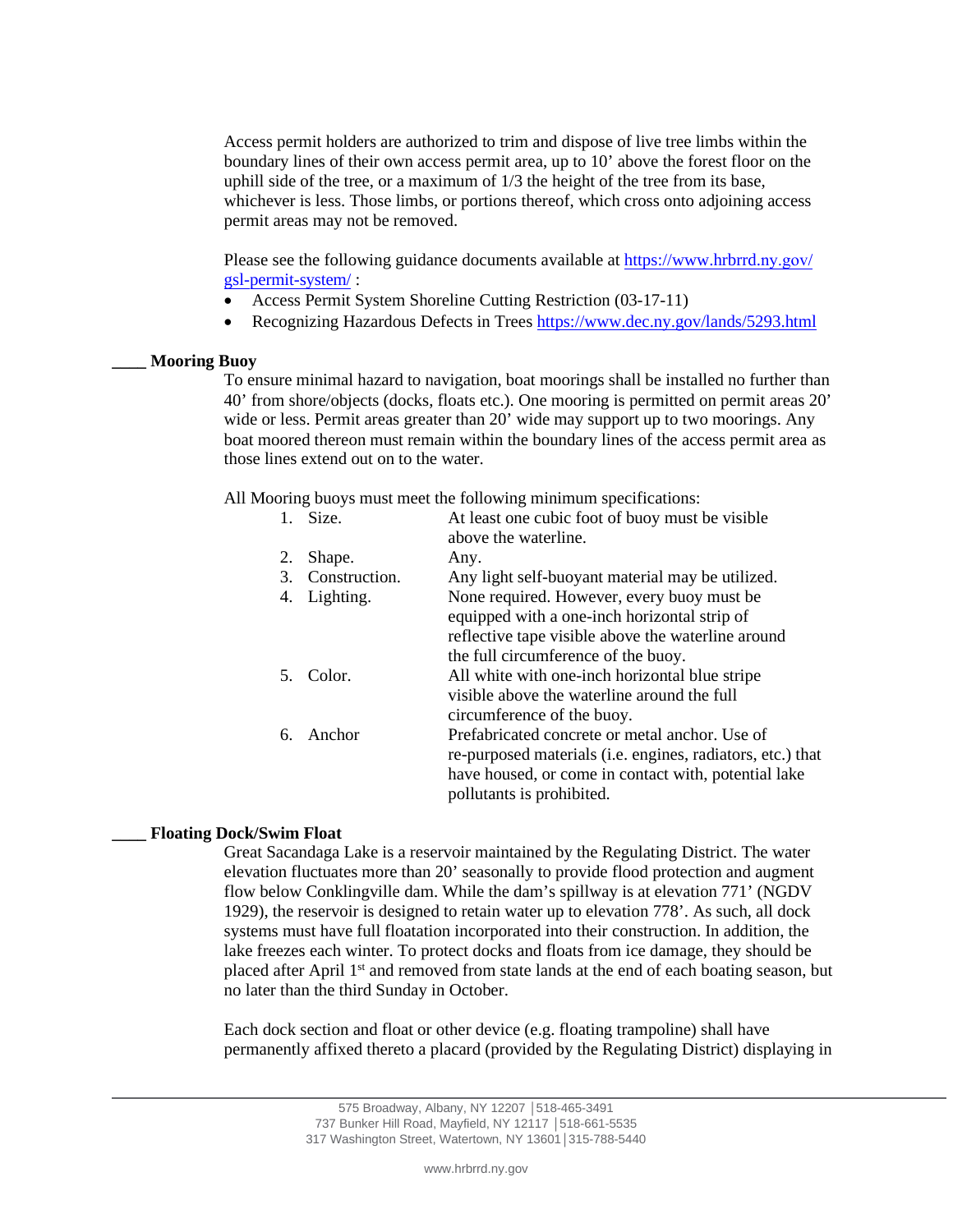2" block letters, the permit number of the access permit holder which shall be visible from the water on that section of dock/float facing open water.

Please see the following guidance documents available at [https://www.hrbrrd.](https://www.hrbrrd.ny.gov/gsl-permit-system/)ny.gov/ [gsl-permit-syste](https://www.hrbrrd.ny.gov/gsl-permit-system/)m/ :

• Placard displaying access permit number (Use the same, or similar, vendor  $\&$ material (plastic) as is used for access permit signs to be permanently affixed to each dock section.)

Additional restrictions limit the maximum allowable dock/float width and length, and specify allowable configurations to limit impediments to navigation. To facilitate ingress and egress for neighboring access permit holders and the public, additional limitations are in place for access permits 20' in width or less. {FERC License Article 407(b)(2) limits non-commercial docks to ten (10) boats; but, 6 NYCRR§ 606.33 limits to two boats}

The access permit holder may utilize a metal or wooden gangway/ramp permanently affixed to a stairway on shore to access a floating dock. The gangway/ramp may not exceed 4' in width and must be placed within the boundaries of an access permit area.

The Regulating District may issue a variance to the dock length and/or layout restrictions set forth in the allowable floatable or rolling dock configurations, on a case-by-case basis to address instances where an access permit holder can demonstrate that the water depth at the dock terminus is inadequate (Less than 4'). A variance will be issued only with regard to access permit areas greater than 20' in width, and only where the resulting dock does not present an impediment to navigation.

Please see the following guidance documents available at [https://www.hrbrrd.](https://www.hrbrrd.ny.gov/gsl-permit-system/)ny.gov/gsl[permit-system/](https://www.hrbrrd.ny.gov/gsl-permit-system/) :

- Allowable Floatable or Rolling Dock Configurations on Access Permit Areas Greater than 20 Feet in Width (07-22-2013)
- Allowable Floatable or Rolling Dock Configurations for Access Permit Areas 20 Feet in Width or Less (07-22-2013)

## **\_\_\_\_ Boat lift**

The access permit holder may install a wheel and iron or aluminum type boat lift, within the boundaries of an access permit area, but only in conjunction with the floating dock with fingers configuration (Option 3 of the Allowable Floatable or Rolling Dock Configurations on Access Permit Areas Greater than 20 Feet in Width). Any dock or walkway used in conjunction with the boat lift must conform to the restrictions governing floating docks. Personal watercraft docks are permitted on access permit areas greater than 20' in width but must be confined to the access permit area.

A temporary canvas, cloth or fabric skin boat canopy may be utilized, but the height thereof must not exceed 10' above the dock or 12' above the water surface. The canopy structure must be open-sided with no sidewall enclosure.

Please see the following guidance documents available at [https://www.hrbrrd.](https://www.hrbrrd.ny.gov/gsl-permit-system/)ny.gov/ [gsl-permit-syste](https://www.hrbrrd.ny.gov/gsl-permit-system/)m/ :

> 575 Broadway, Albany, NY 12207 │518-465-3491 737 Bunker Hill Road, Mayfield, NY 12117 │518-661-5535 317 Washington Street, Watertown, NY 13601│315-788-5440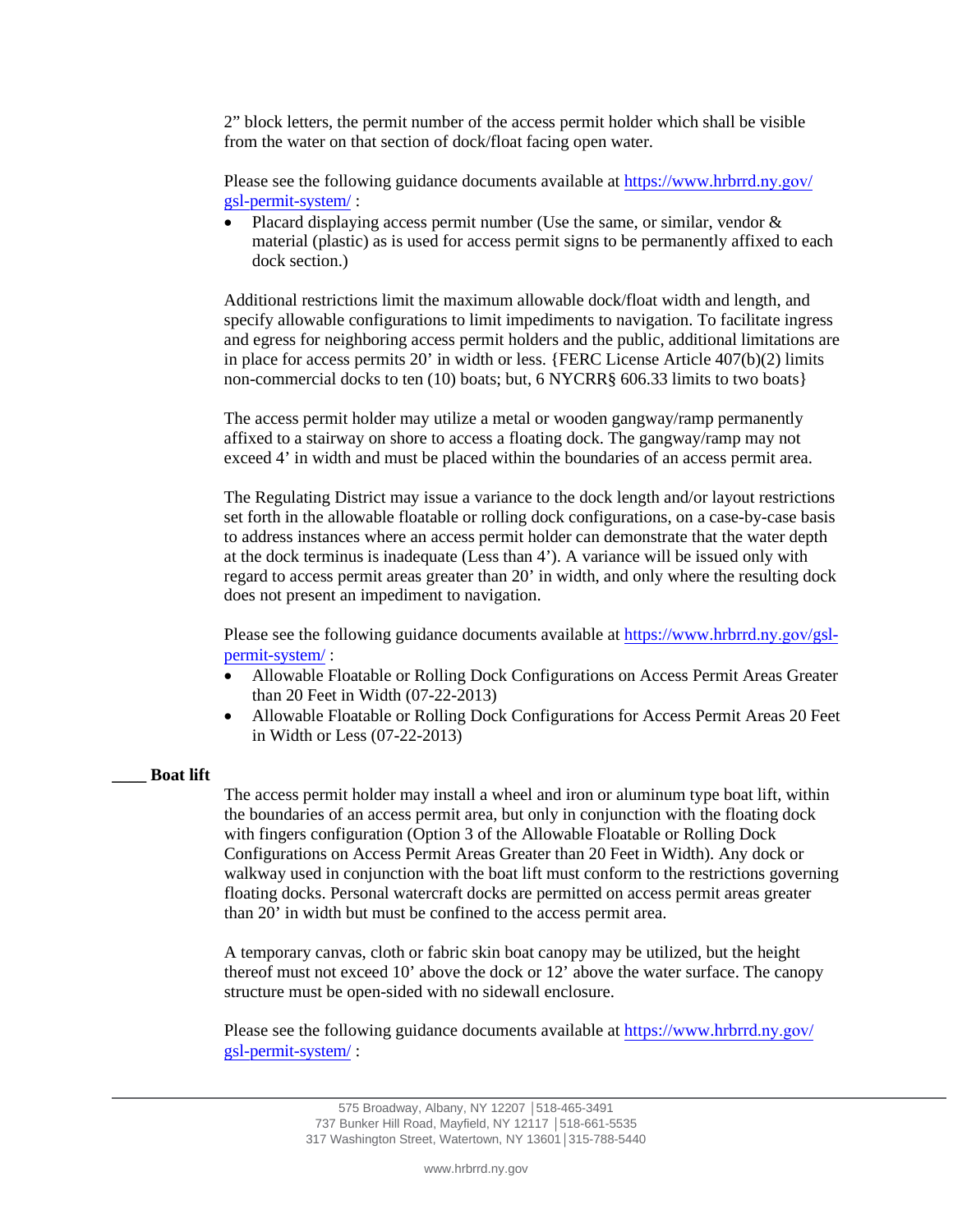• Allowable Floatable or Rolling Dock Configurations on Access Permit Areas Greater than 20 Feet in Width (07-22-2013)

## **\_\_\_\_ Non-mortared Fireplace**

A single non-mortared fireplace may be placed within the boundaries of the access permit area at least 10' from elevation 771'. The fireplace shall not exceed 52" wide by 24" high by 46" deep.

## **\_\_\_\_ Canopy**

Access permit holders may, without further authorization, place temporary, open style canopies (easy-up's, pop-up's, canopy, shelter, umbrella, etc.) within the boundaries of an access permit area, for day use, for period not to exceed 72 continuous hours. The canopy must be canvas, cloth or fabric skin and must be maintained in good condition. The maximum roof height is 12' from the ground and the canopy must not be placed within 15' from the water's edge at any given time. Access permit holders may secure permission from the Area Administrator at the Sacandaga Field Office to place and maintain a canopy between April 15 and October 15. Canopies placed pursuant to a seasonal authorization must be removed no later than October 15<sup>th</sup>.

Tents or other structures that would support camping are not permitted.

## **\_\_\_\_ Storage Box**

A single storage box may be placed within the boundaries of an access permit area. The storage box shall not exceed 4' wide by 4' high x 8' deep and shall be painted a brown, or green earthen color.

## **\_\_\_\_ Stair/Stair Landing, Deck or Platform**

Wooden stairs/ramps, stair landings and decks or platforms, of a maximum width not to exceed 4' and including a maximum of one 8' x 8' stair landing, are permitted within the boundaries of an access permit area; but only above elevation 771'. The stair landing, deck or platform must be part of the stairway/ramp and the combined width of the stairway/ramp and landing, deck or platform cannot exceed 8'. The landing, deck or platform shall not extend lake ward beyond the toe of the slope.

The access permit holder may utilize a metal or wooden gangway/ramp permanently affixed to a stairway on shore to access a floating dock. The gangway/ramp may not exceed 4' in width and must be placed within the boundaries of an access permit area.

The use of concrete for any purpose, including footings, walkways and/or patios, is prohibited on the lands of the State of New York. No portion of a stairway/ramp system, or any structure, may cross over the New York State property boundary. Please see the [following guidance document available at](https://www.hrbrrd.ny.gov/gsl-permit-system/) https://www.hrbrrd.ny.gov/gsl-permitsystem/:

• Allowable Stairway and Stair Landing Configurations (09-07-07)

## **\_\_\_\_ Shore Protection**

Erosion control activities must comply with the Regulating District's Historic Properties Management Plan; including a determination by the NYS OPRHP State Historic

<sup>575</sup> Broadway, Albany, NY 12207 │518-465-3491 737 Bunker Hill Road, Mayfield, NY 12117 │518-661-5535 317 Washington Street, Watertown, NY 13601│315-788-5440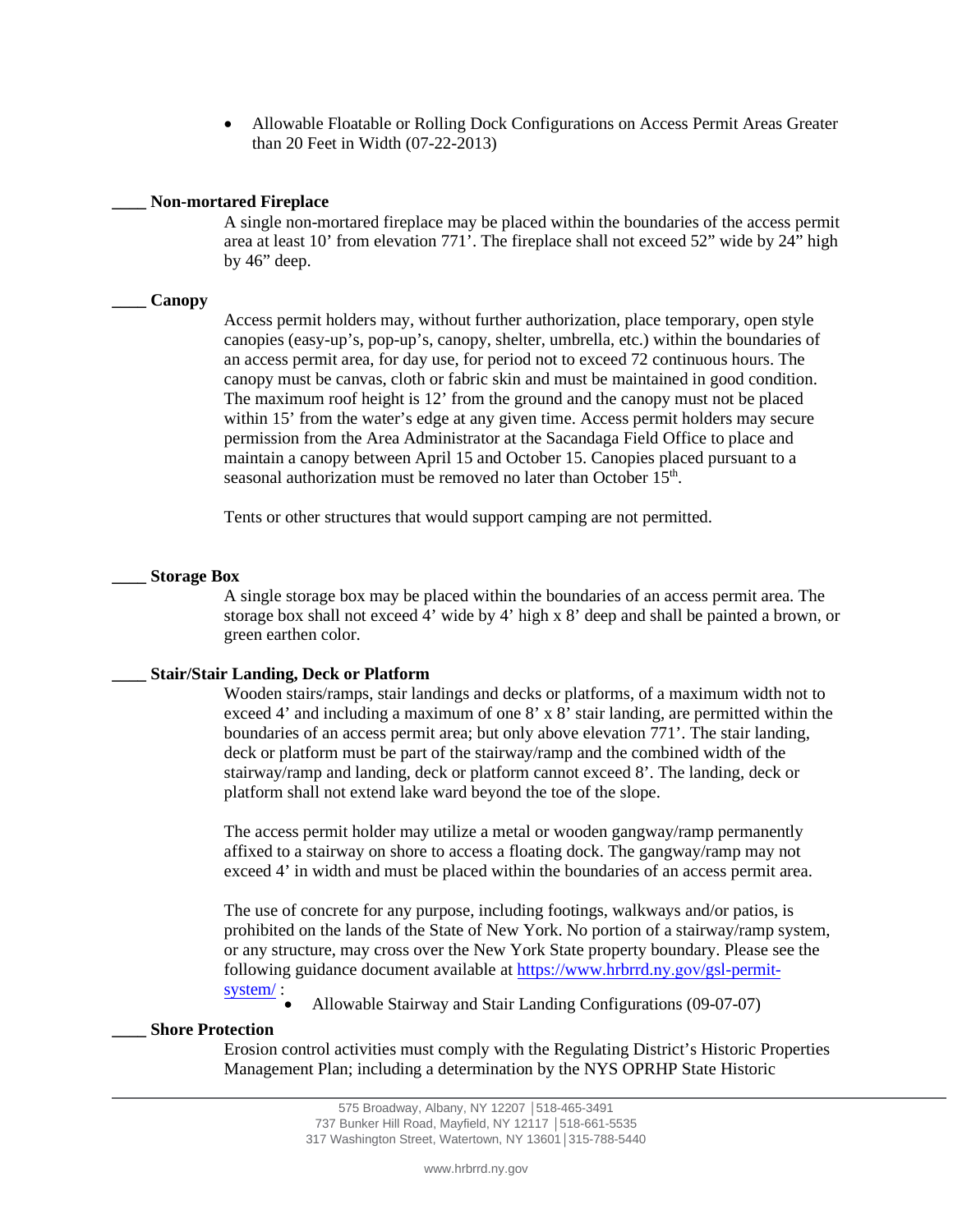Preservation Office that the proposed work activity has been reviewed and will have no impact on cultural resources. Compliance with the Army Corp of Engineer's Nationwide Permit # 13 is also required. No material is to be placed in excess of the minimum volume needed for erosion protection. Unless the following criteria are waived, in writing, by the ACOE District Engineer erosion control activities:

- 1. shall exceed no more than 500' along the shoreline;
- 2. shall not exceed an average of one cubic yard per running foot placed along the shoreline below the plane of elevation 771';
- 3. shall not discharge dredged or fill material into special aquatic sites; and
- 4. no material is of a type, or is placed in a location, that in any manner impairs surface water flow.

Please see the following guidance documents available at: [https://www.hrbrrd.](https://www.hrbrrd.ny.gov/gsl-permit-system/)ny.gov/ [gsl-permit-syste](https://www.hrbrrd.ny.gov/gsl-permit-system/)m/:

- https://www.hrbrrd.ny.gov[/wp-content/uploads/2016/02/HPMP09192012-1.p](https://www.hrbrrd.ny.gov/wp-content/uploads/2016/02/HPMP09192012-1.pdf)df
- https://www.hrbrrd.ny.gov[/wp-content/uploads/2016/02/hpmpletter.p](https://www.hrbrrd.ny.gov/wp-content/uploads/2016/02/hpmpletter.pdf)df
- [https://www.usace.army.mil/Missions/Civil-Works/Regulatory-Program-and-](https://www.usace.army.mil/Missions/Civil-Works/Regulatory-Program-and-Permits/Nationwide-Permits/2017_NWP_FinalDD/)[Permits/Nationwide-Permits/2017\\_NWP\\_FinalDD/](https://www.usace.army.mil/Missions/Civil-Works/Regulatory-Program-and-Permits/Nationwide-Permits/2017_NWP_FinalDD/)

## Native Plantings

The installation/planting of native species is the preferred method to prevent erosion and protect the shoreline and may be undertaken without further authorization from the Regulating District or the State Historic Preservation Office. Only native species identified in "Native Plant List for the Adirondack Park March 24, 2003" (Compiled by Adirondack Park Agency) referenced below may be utilized. Planting must be randomized (no rows). No fill, soil, or mulch of any kind may be deposited. Planting should be arranged so as to blend with existing native flora. Plantings shall be placed no closer than 10' from the New York State property boundary or from either access permit side boundary. Landscaping and/or creating gardens, or raised beds around plantings, is prohibited.

No excavation is permitted except for a hole for a root ball. Soil from the root ball excavation must be tapered out around the hole and the width of the ground disturbance should not exceed the height of the root ball plus 6". The use of textile or filter fabric, a small tractor pulling a York Rake, a front-end loader, backhoe, bulldozer or other mechanical equipment is prohibited. If the planting can't be moved by hand, authorization from the Regulating District's Area Administrator and a SHPO determination will be needed. The access permit holder must notify the Regulating District's Area Administrator in writing at [sacfo@hrbrrd.ny.gov](mailto:sacfo@hrbrrd.ny.gov) 72 hours prior to the commencement of this project. Please see the following guidance documents available at:

• Native Plant List for the Adirondack Park March 24, 2003 Compiled by Adirondack Park Agency.

# Rip Rap

Where it cannot rely upon the installation/planting of native species, the Regulating District prioritizes its own placement of Rip Rap (large stones) to maintain shoreline stability in accordance with good reservoir stewardship practices. Access Permit Holders desiring to purchase and place Rip Rap may do so, within the bounds of an access permit area, only with the Regulating District Area Administrator's authorization.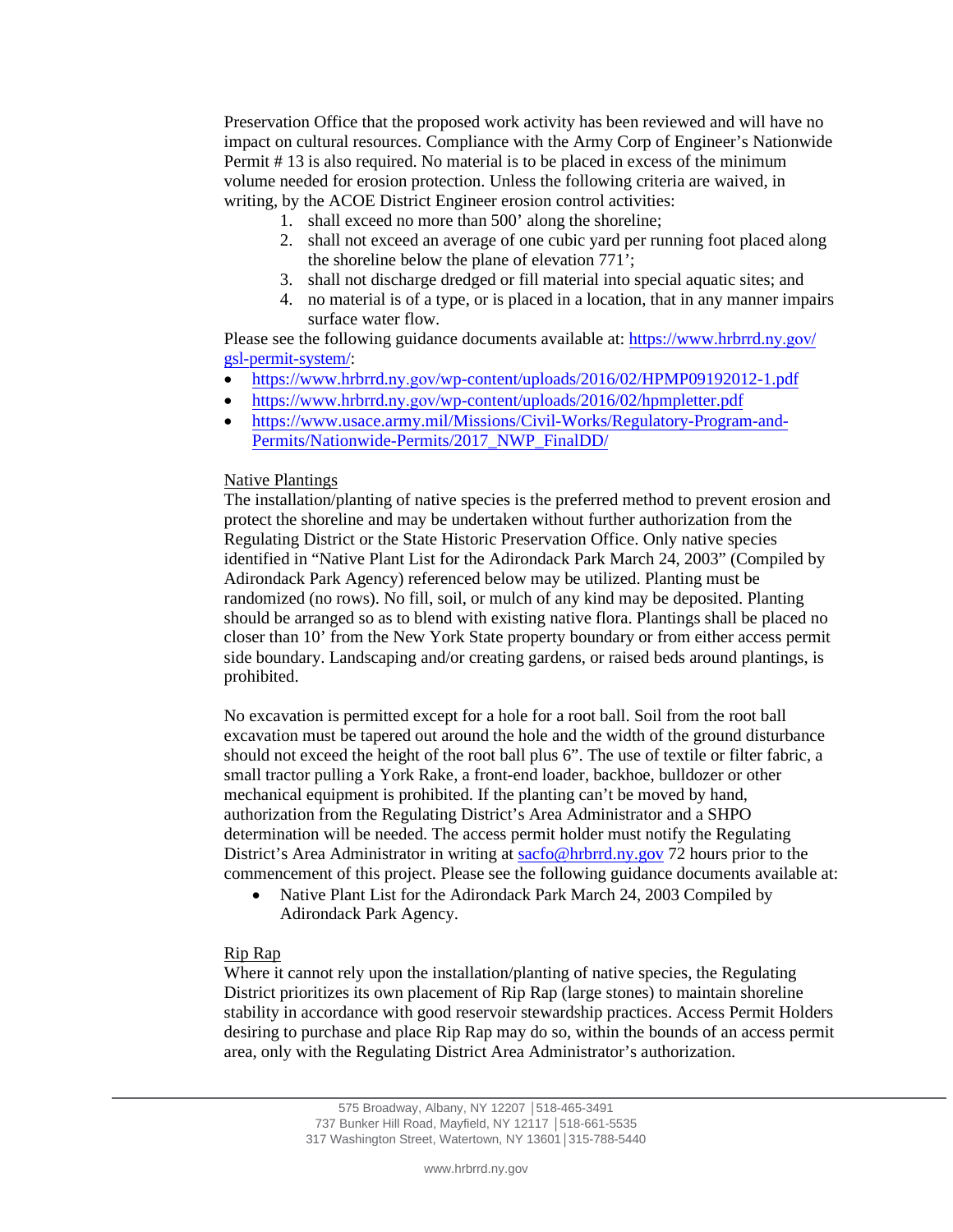Rip Rap must be placed directly by hand or, from above elevation 771', through direct placement by dump truck or loader/backhoe. No material shall be deposited within 10' of the water's edge at any time; nor shall any truck, front-end loader, backhoe, bulldozer or other mechanical equipment be operated below elevation 771', or within 10' of the water's edge at any time. Use of a bulldozer is prohibited. All work activity must be confined within the boundaries of the access permit area.

All stone must be brought in from off-site. No stone is to be relocated and/or used from the existing beach or shoreline. Rip Rap must follow the natural contour of the existing shoreline. The construction of a bulkhead/seawall or the extension of the shoreline lake ward is prohibited. The use of textiles or filter fabric is prohibited. Silt fencing must be installed prior to any work activity. The access permit holder must secure the necessary authorizations and then notify the Regulating District's Area Administrator in writing at [sacfo@hrbrrd.ny.gov](mailto:sacfo@hrbrrd.ny.gov) 72 hours prior to the commencement of this project.

Subject to the same restrictions outlined above, an access permit holders may construct a natural stone stairway, not to exceed 4' in width, following the contours of the eroded shoreline and within the boundaries of an access permit area above elevation 771'.

#### Relocation of Loose Rock

Previously placed Rip Rap which has become dislodged and/or surface stone, not to exceed 100 cubic yards of stone or 1000 square feet of beach surface area, may be taken from below elevation 771' to the eroded shoreline, within the boundaries of an access permit area, by hand without further authorization from the Regulating District or the State Historic Preservation Office. The relocated rock must be placed so as to follow the natural contour of the existing shoreline. The use of textile or filter fabric, a front-end loader, backhoe, bulldozer or other mechanical equipment is prohibited. If the rock or stone can't be moved by hand, authorization from the Regulating District's Area Administrator and a SHPO determination will be needed. A small tractor pulling a York Rake may be used to relocate dislodged rock or surface stone from elevation 771' and above. The construction of a bulkhead/seawall or the extension of the shoreline lake ward is prohibited. The access permit holder must notify the Regulating District's Area Administrator in writing at [sacfo@hrbrrd.ny.gov](mailto:sacfo@hrbrrd.ny.gov) 72 hours prior to the commencement of this project.

Please see the following guidance documents available at:

• NYS Standards and Specifications for Erosion and Sediment Control - Silt Fence (March 2003)

### **\_\_\_\_ Fence/Gate**

The Regulating District must have access to all areas of the reservoir. Permanent fencing along access permit side boundaries is not permitted. No fence shall be placed on or within two feet of the New York State property boundary. A gate, chain or cable may be placed to restrict access across paths, but a combination lock must be used to secure any gate, chain or cable and the access permit holder must furnish the combination to the Regulating District Area Administrator at the Sacandaga Field Office. Use of keyed locks is prohibited. Any gate, chain, cable or lock must be installed within the boundary lines of the access permit area and must be flagged with reflective flagging; spaced no greater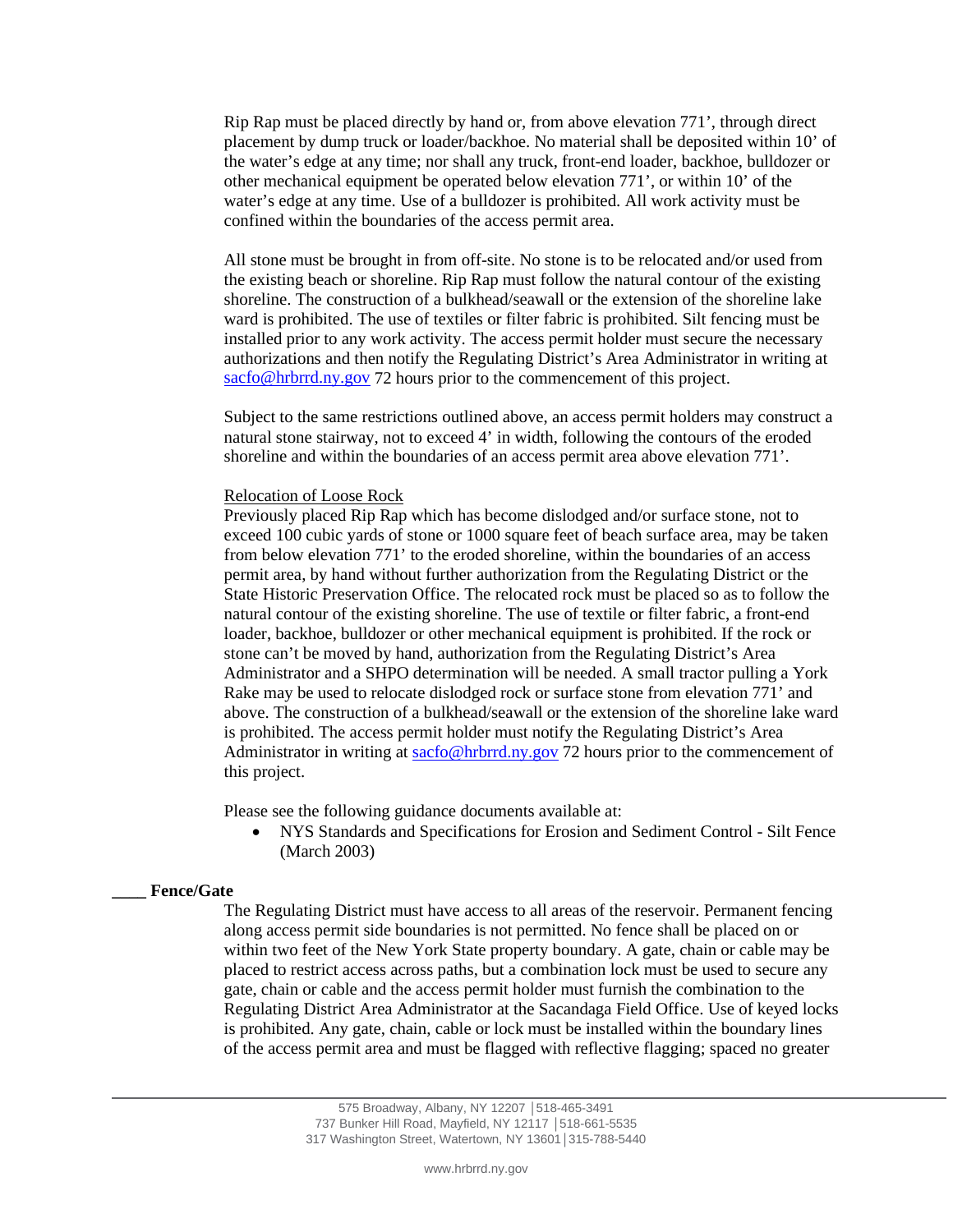than 5' along the length of the gate, chain or cable. The use of concrete to set supports, pillars, or posts is prohibited.

## **\_\_\_\_ Utility Cable/Box**

Placement of utilities is matter to be addressed by the utility provider and the Regulating District. The utility provider should be directed to contact the Regulating District Area Administrator at the Sacandaga Field Office. Placement of a satellite dish, or other similar equipment on the lands of the State of New York is prohibited.

## **\_\_\_\_ Drainage Pipe/Swale**

Installation of drainage pipe on the lands of the State of New York is prohibited. Use of a swale to replicate a prohibited drainage pipe is likewise prohibited. Placement of a swale to convey/control discharge or run-off toward the lake must comply with the Regulating District's Historic Properties Management Plan and the Army Corp of Engineer's Nationwide Permit # 13. A diagram depicting the swale, to scale, on the access permit area to facilitate SHPO review must be submitted with an application for a work permit before placement. Please see the following guidance documents available at: [https://www.hrbrrd.](https://www.hrbrrd.ny.gov/gsl-permit-system/)ny.gov/gsl-permit-system/ :

- https://www.hrbrrd.ny.gov[/wp-content/uploads/2016/02/HPMP09192012-1.p](https://www.hrbrrd.ny.gov/wp-content/uploads/2016/02/HPMP09192012-1.pdf)df
- https://www.hrbrrd.ny.gov[/wp-content/uploads/2016/02/hpmpletter.p](https://www.hrbrrd.ny.gov/wp-content/uploads/2016/02/hpmpletter.pdf)df
- [https://www.usace.army.mil/Missions/Civil-Works/Regulatory-Program-and-](https://www.usace.army.mil/Missions/Civil-Works/Regulatory-Program-and-Permits/Nationwide-Permits/2017_NWP_FinalDD/)[Permits/Nationwide-Permits/2017\\_NWP\\_FinalDD/](https://www.usace.army.mil/Missions/Civil-Works/Regulatory-Program-and-Permits/Nationwide-Permits/2017_NWP_FinalDD/)

The access permit holder must identify the contractor employed and the equipment to be utilized. An on-site meeting to include the access permit holder, the contractor and the Regulating District must be held prior to commencement of construction. In addition, the contractor or access permit holder must notify the Regulating District's Area Administrator in writing at [sacfo@hrbrrd.ny.gov](mailto:sacfo@hrbrrd.ny.gov) 72 hours prior to the start of construction.

The use of textiles or filter fabric is prohibited. Any swale created can be no deeper than 12" and must comply with the drainage ditch and swale specifications referenced below. The Regulating District will specify the maximum number of cubic yards of topsoil which may be placed within the boundaries of the access permit area between the New York State property boundary and elevation 771'. No material may be placed below elevation 771' or within the area of a wetland. Any work to be performed below elevation 771' must be done by hand or by York Rake pulled behind a small tractor. Silt fencing must be installed prior to any work activity. Please see the following guidance documents available at:

- Drainage Ditch and Swale Specifications (March 2009)
- NYS Standards and Specifications for Erosion and Sediment Control Silt Fence (March 2003)

## **\_\_\_\_ Bulkhead, Seawall, Retaining Walls**

Construction of new bulkheads, seawalls, or retaining walls or any extension of the shoreline lake ward is prohibited. Minor patch and/or repair work to existing retaining walls located wholly on an access permit area is permitted. No portion of the wall is to be removed or replaced.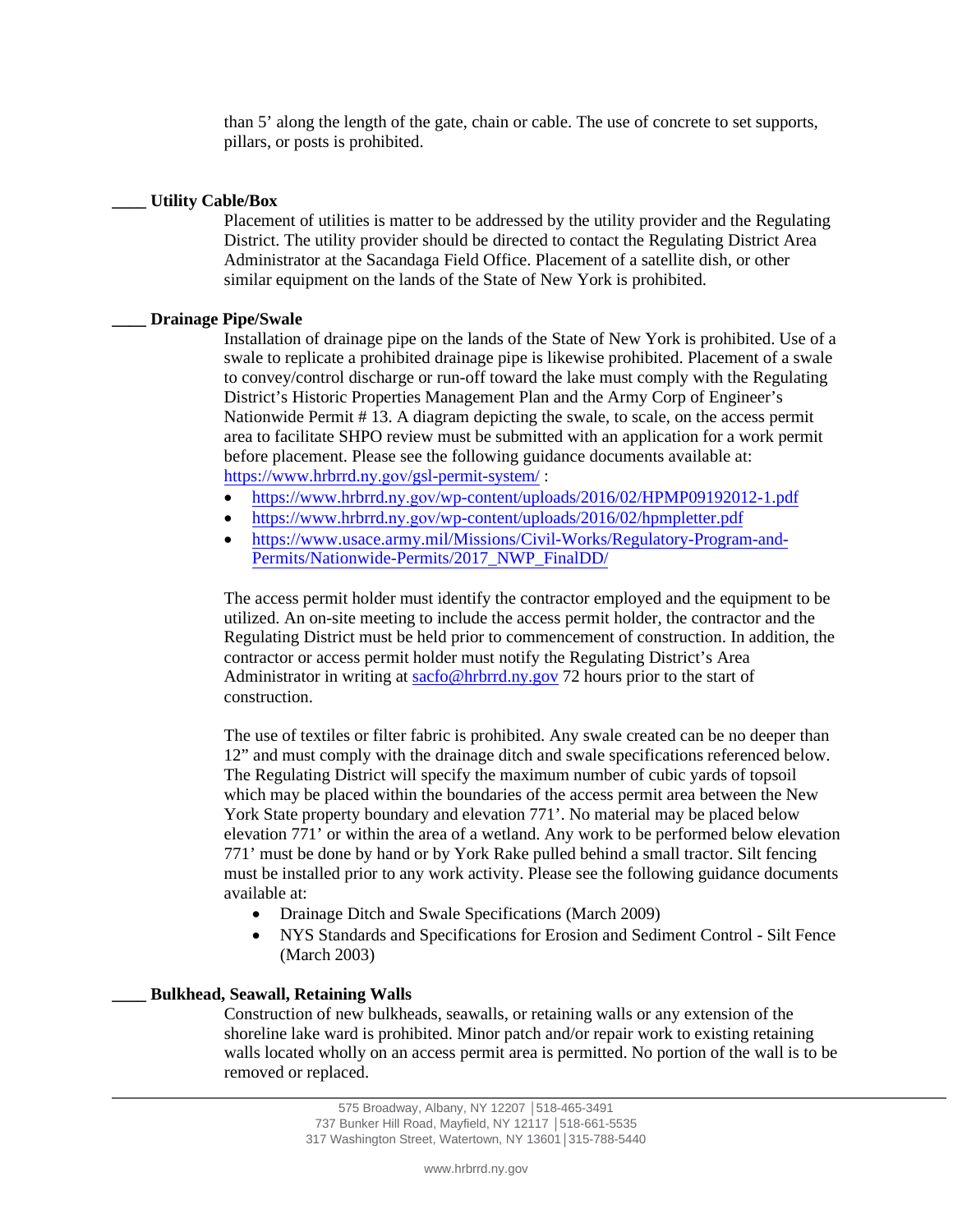#### **\_\_\_\_ Pedestrian Paths**

Access permit holders may create a pedestrian access path a maximum of 4' in width, within the boundary lines of an access permit between the New York State Property Boundary and elevation 771'. The Area Administrator will specify the quantity of crushed stone which may be utilized in the construction of the path. No material may be placed below elevation 771' or within the area of a wetland. The use of textiles or filter fabric is prohibited. All work must be done by hand or with the use of a York Rake pulled behind a small tractor. No ground disturbance shall occur at any time.

#### **\_\_\_\_ Patios**

In order to avoid the unnecessary creation of impervious surfaces near a New York State body of water, the use of concrete or other non-porous materials for the construction of patios is prohibited. Access permit holders may construct a non-mortared patio within the boundary lines of an access permit between the New York State Property Boundary and elevation 771'. The patio shall be no greater than 12' by 12' and shall be constructed using prefab patio bricks no greater than 2' by 2'.

#### **\_\_\_\_ Natural Stone Stairways**

See Rip Rap under the Shore Protection heading

## **\_\_\_\_ Flag**

The access permit holder may place a flagpole, not to exceed 25' in height within the boundary lines of an access permit between the New York State Property Boundary and elevation 771'. The use of concrete is prohibited.

## \_\_\_\_ **Playground Equip/Picnic Table**

The access permit holder may place a picnic table, playground equipment, etc. within the boundary lines of an access permit between the New York State Property Boundary and elevation 771'. As such items may become a hazard to navigation, care should be taken to tether tables and equipment to fixed points on shore (rocks, trees, foundations) to prevent dislodgment, movement, and ultimate submersion in the event of higher than expected reservoir elevation.

#### **\_\_\_\_ Gardens**

Access permit holders may plant small gardens for personal benefit. No planting shall be placed within ten (10) feet of the New York State Property Boundary or either side of the access permit sideline boundary.

#### **\_\_\_\_ Topsoil**

Access permit holders are permitted to, with prior authorization, place topsoil. The Area Administrator will specify the quantity of topsoil which may be placed. No material may be placed below elevation 771' or within the area of a wetland. The use of textiles or filter fabric is prohibited. All work must be done by hand or with the use of a York Rake pulled behind a small tractor. The area of topsoil placement must be seeded and mulched. A silt fence must be installed prior to any topsoil placement. No ground disturbance shall occur at any time.

#### **\_\_\_\_ Sand**